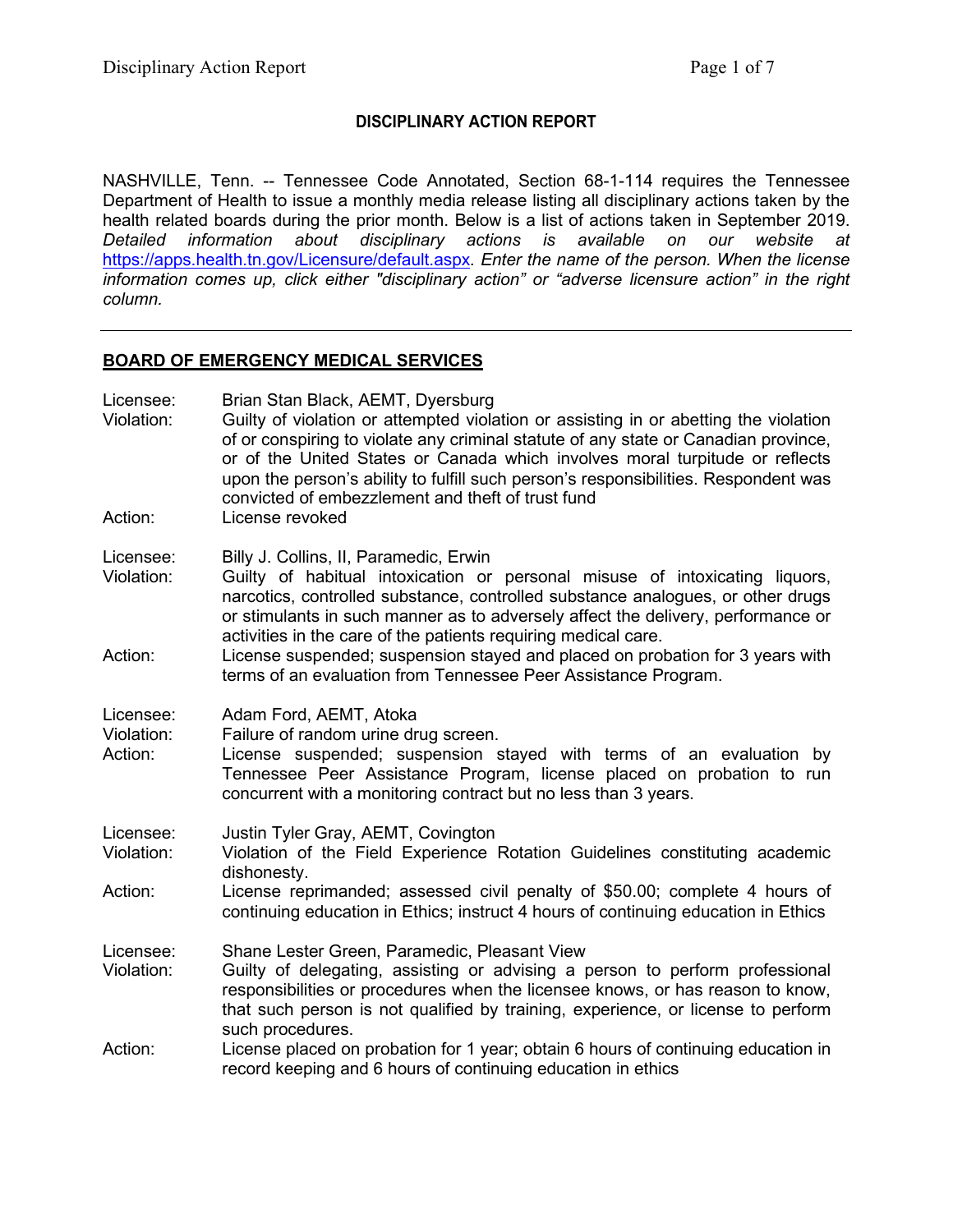| Licensee:<br>Violation:<br>Action: | Brett Gregory, EMT, Portland<br>Guilty of practicing above and beyond the level of licensure.<br>License voluntarily surrendered                                                                                                                                                                                                                                                                                                                                                                                                                                                                                                                                                                                                                                                                         |
|------------------------------------|----------------------------------------------------------------------------------------------------------------------------------------------------------------------------------------------------------------------------------------------------------------------------------------------------------------------------------------------------------------------------------------------------------------------------------------------------------------------------------------------------------------------------------------------------------------------------------------------------------------------------------------------------------------------------------------------------------------------------------------------------------------------------------------------------------|
| Licensee:<br>Violation:<br>Action: | Corey Adam Herndon, AEMT, Memphis<br>Failure of random urine drug screen.<br>License suspended with terms of an evaluation by Tennessee Peer Assistance<br>Program, suspension to be stayed and license placed on probation to run<br>concurrent with a monitoring contract but no less than 3 years.                                                                                                                                                                                                                                                                                                                                                                                                                                                                                                    |
| Licensee:<br>Violation:            | Mitchell Greer Lott, AEMT, Lakeland<br>Pled guilty to aggravated assault, in Criminal Court of Shelby County. Plea is<br>subject to judicial deferment.                                                                                                                                                                                                                                                                                                                                                                                                                                                                                                                                                                                                                                                  |
| Action:                            | License placed probation until April 18, 2022; terms of completion of 4 hours of<br>Anger Management                                                                                                                                                                                                                                                                                                                                                                                                                                                                                                                                                                                                                                                                                                     |
| Licensee:<br>Violation:<br>Action: | Brandon Eugene Parsons, AEMT, Cordova<br>Guilty of violating rules of the Memphis Fire Department's AEMT Education<br>Program Student Handbook against academic dishonesty.<br>License reprimanded; assessed civil penalty of \$50.00; required to complete 4<br>hours and instruct 4 hours of continuing education on Ethics.                                                                                                                                                                                                                                                                                                                                                                                                                                                                           |
| Licensee:<br>Violation:<br>Action: | Orion Heath Phillips, Paramedic, Pikeville<br>Guilty of making false or materially incorrect or inconsistent entries in any<br>patient records or in the records of any ambulance service, health care facility;<br>Failure to report patient care which accurately reflects the evaluation and<br>treatment of each patient; gross health care liability or negligence, or a pattern<br>of continued or repeated health care liability, ignorance, negligence, or<br>incompetence in the provision of emergency care. Engaging in acts of<br>dishonesty which relate to the practice of emergency medical care. Failing to<br>take appropriate action in safeguarding the patient from incompetent health care<br>practices of emergency medical services personnel.<br>License voluntarily surrendered |
| Licensee:<br>Violation:<br>Action: | Najee King Strickland, AEMT, Memphis<br>Using outside resources during the FISDAP exam constituting a violation of<br>rules of Memphis Fire Department AEMT Education Program. Engaging in acts<br>of dishonesty which relate to the practice of emergency medical care.<br>License reprimanded; assessed civil penalty of \$50.00; terms of completing 4                                                                                                                                                                                                                                                                                                                                                                                                                                                |
|                                    | hours of continuing education on Ethics and instructing 4 hours of continuing<br>education on Ethics                                                                                                                                                                                                                                                                                                                                                                                                                                                                                                                                                                                                                                                                                                     |
| Licensee:<br>Violation:<br>Action: | Donnie R. Taylor, Paramedic, Morristown<br>Guilty of knowingly distributing any matter that contained image of Child<br>Pornography that was transported, shipped, mailed in interstate or foreign<br>commerce including by computer.<br>License revoked                                                                                                                                                                                                                                                                                                                                                                                                                                                                                                                                                 |
| Licensee:<br>Violation:            | Amy Tilson, EMT, Celina<br>Guilty of practicing above and beyond the level of licensure. Performing or<br>attempting emergency care techniques or procedures without<br>proper                                                                                                                                                                                                                                                                                                                                                                                                                                                                                                                                                                                                                           |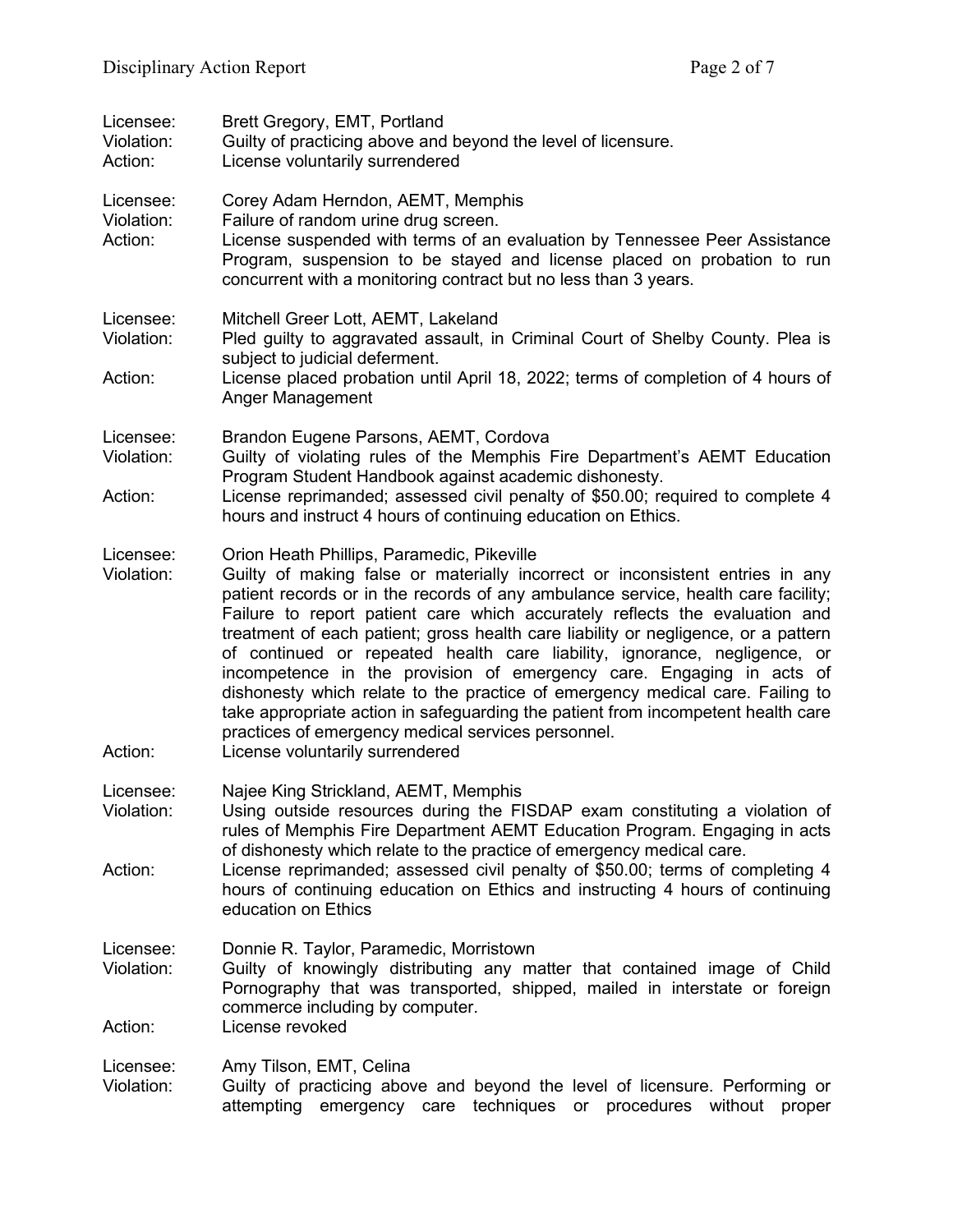permission, license, certification, training, medical direction or otherwise engaging in unethical practices or conduct; Failing to take appropriate action in safeguarding the patient from incompetent health care practices of emergency medical services personnel. Accepting and performing, or attempting to perform, professional responsibilities which the licensee knows or has reason to know, he is not competent to perform.

Action: License reprimanded; complete 4 hours of continuing education covering legal/medical issues; and 4 hours of continuing education covering Ethics.

Licensee: Perry A. Williams, AEMT, Memphis<br>Violation: Guilty of 5 counts of aggravated as Guilty of 5 counts of aggravated assault with a firearm; stemming from a road rage incident. Action: License voluntarily surrendered

#### **BOARD OF LICENSED PROFESSIONAL COUNSELORS, MARITAL AND FAMILY THERAPISTS, AND CLINICAL PASTORAL THERAPISTS**

- Licensee: Suzanna V. Owens, LPC, MHSP, Cordova
- Violation: Guilty of engaging in an inappropriate relationship with a patient. Engaging in professional misconduct, unethical or unprofessional conduct, including but not limited to, willful acts, negligence and conduct likely to deceive, defraud or harm the public or engaged in such conduct. The certified professional counselor and licensed professional counselor and anyone under his supervision shall conduct their professional practice in conformity with the legal, ethical and professional standards promulgated by the Board under its current statutes and rules and regulations.
- Action: Licensed placed on probation with continuing education course terms; assessed costs of prosecution of this matter.

# **BOARD OF MEDICAL EXAMINERS**

| Licensee:  | Suresh Acharya, MD, Nashville                                                                                                                                                                                                                                |
|------------|--------------------------------------------------------------------------------------------------------------------------------------------------------------------------------------------------------------------------------------------------------------|
| Violation: | Failed in supervisory duties by not visiting the remote site once every thirty (30)<br>days; not personally reviewing at least twenty (20%) percent of charts monitored<br>or written every thirty (30) days; and not making a person review of medical data |
| Action:    | every 10 days when a controlled drug was prescribed.<br>License reprimanded; assessed civil penalty of \$2,000.00 plus the costs of<br>prosecution of this matter.                                                                                           |
| Licensee:  | Darrell G. Arnett, MD, Madison                                                                                                                                                                                                                               |
| Violation: | Guilty of unprofessional, dishonorable or unethical conduct by engaging in an<br>inappropriate physical act with a patient.                                                                                                                                  |
| Action:    | License voluntarily retired, permanently; assessed costs of prosecution of this<br>matter                                                                                                                                                                    |
| Licensee:  | Samuel Bagley, MD, Huntsville, Alabama                                                                                                                                                                                                                       |
| Violation: | Failed to properly maintain sufficient continuing education credits.                                                                                                                                                                                         |
| Action:    | Agreed Citation; assessed civil penalty of \$3,800.00.                                                                                                                                                                                                       |
|            | Late reporting from March 2019                                                                                                                                                                                                                               |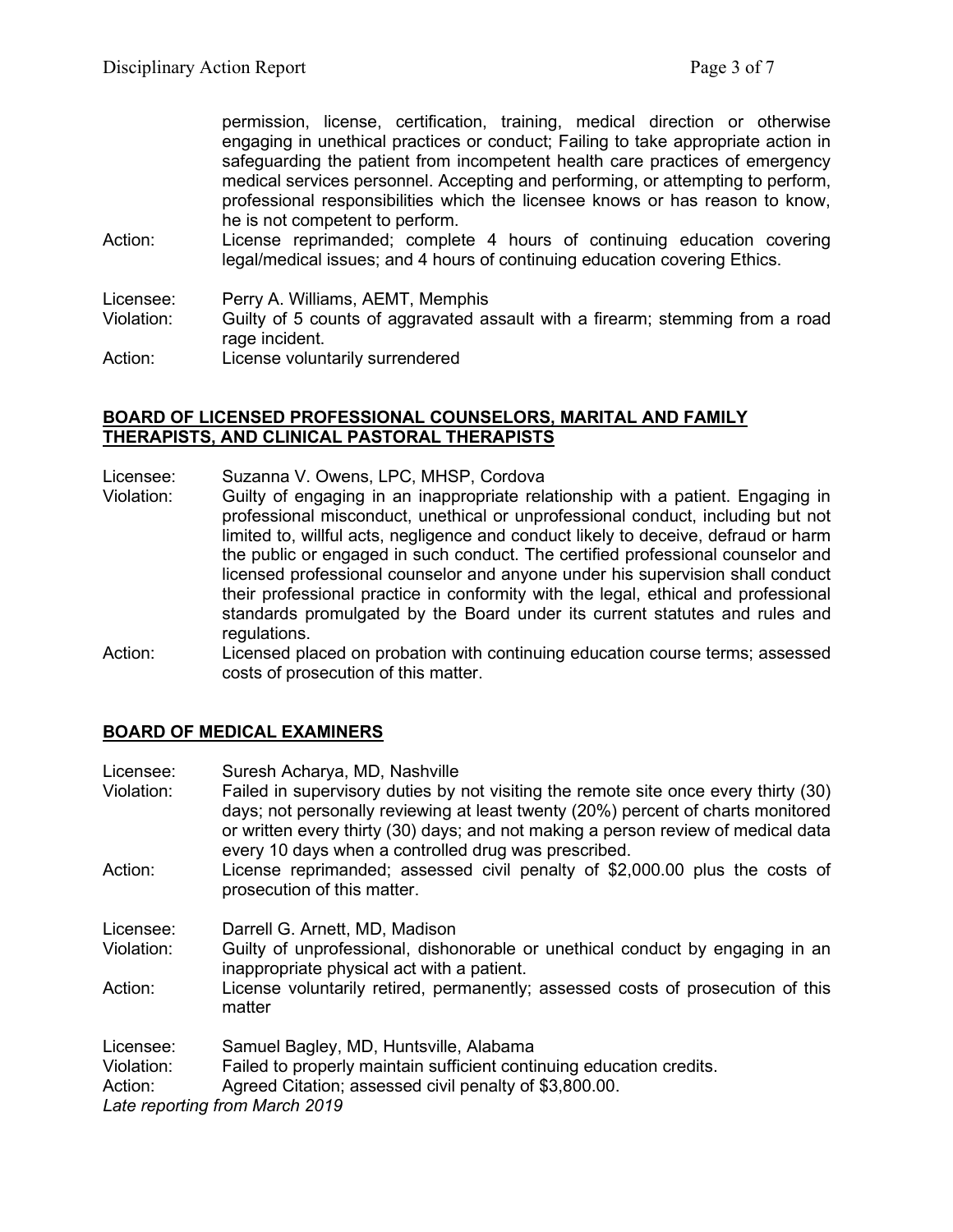| Licensee:<br>Violation:<br>Action: | Susan Gail Campbell, AMDX, McEwen<br>Engaged in unlicensed practice of x-ray procedures.<br>Agreed Citation; assessed civil penalty of \$100.00.                                                                                                                                                                                                                                                                                                                                                                                                                         |
|------------------------------------|--------------------------------------------------------------------------------------------------------------------------------------------------------------------------------------------------------------------------------------------------------------------------------------------------------------------------------------------------------------------------------------------------------------------------------------------------------------------------------------------------------------------------------------------------------------------------|
| Licensee:<br>Violation:            | Millard D. Collins, MD, Nashville<br>Guilty of unprofessional, dishonorable, or unethical conduct by allowing an<br>unlicensed graduate student treat patients; provide treatment plans and write<br>prescriptions under his supervision.                                                                                                                                                                                                                                                                                                                                |
| Action:                            | License reprimanded; assessed civil penalty of \$1,000.00 plus the costs of<br>prosecution of this matter.                                                                                                                                                                                                                                                                                                                                                                                                                                                               |
| Licensee:<br>Violation:            | Kristin J. Dobay, MD, Nashville<br>Guilty of unprofessional, dishonorable or unethical conduct by overprescribing<br>controlled substances; making false statements or representations, being guilty<br>of fraud or deceit inthe practice of medicine; dispensing, prescribing or<br>otherwise distributing any controlled substance or any other drug not in the<br>course of professional practice, or not in good faith to relieve pain and<br>sufferingin amounts and/or for durations not medically necessary, advisable<br>or justified for a diagnosed condition. |
| Action:                            | License voluntarily surrendered (revoked); assessed costs of prosecution of this<br>matter. Should respondent apply for a new license, he agrees to submit the<br>results of any prior VCAP evaluations for the board to consider and must comply<br>with all recommendations of the VCAP evaluation as a condition of new<br>licensure.                                                                                                                                                                                                                                 |
| Licensee:<br>Violation:            | Melanie A. Dunn, MD Nashville<br>Guilty of prescription writing for immediate family and not maintaining proper                                                                                                                                                                                                                                                                                                                                                                                                                                                          |
| Action:                            | medical records.<br>License placed on probation; assessed civil penalty of \$1,500.00 plus costs of<br>prosecution of this matter.                                                                                                                                                                                                                                                                                                                                                                                                                                       |
| Licensee:<br>Violation:<br>Action: | Sarath Gangavarapu, MD, Chattanooga<br>Failed to properly maintain sufficient continuing education credits.<br>Agreed Citation; assessed civil penalty of \$1,175.00<br>Late reporting from March 2019                                                                                                                                                                                                                                                                                                                                                                   |
| Licensee:<br>Violation:            | Stephen Gipson, MD, Memphis<br>Guilty of prescribing controlled substances without an adequate written<br>treatment plan.                                                                                                                                                                                                                                                                                                                                                                                                                                                |
| Action:                            | License reprimanded with continuing education course terms; assessed costs of<br>prosecution of this matter                                                                                                                                                                                                                                                                                                                                                                                                                                                              |
| Licensee:                          | Alexandra Morgan Johnson, AMDX, Lakeland                                                                                                                                                                                                                                                                                                                                                                                                                                                                                                                                 |

Violation: Engaged in unlicensed practice of x-ray procedures.

Action: Agreed Citation; assessed civil penalty of \$100.00.

*Late reporting from March 2019*

| Licensee:  | Marek Kacki, MD, Nashville                                           |
|------------|----------------------------------------------------------------------|
| Violation: | Failed to properly maintain sufficient continuing education credits. |
| Action:    | Agreed Citation; assessed civil penalty of \$3,800.00.               |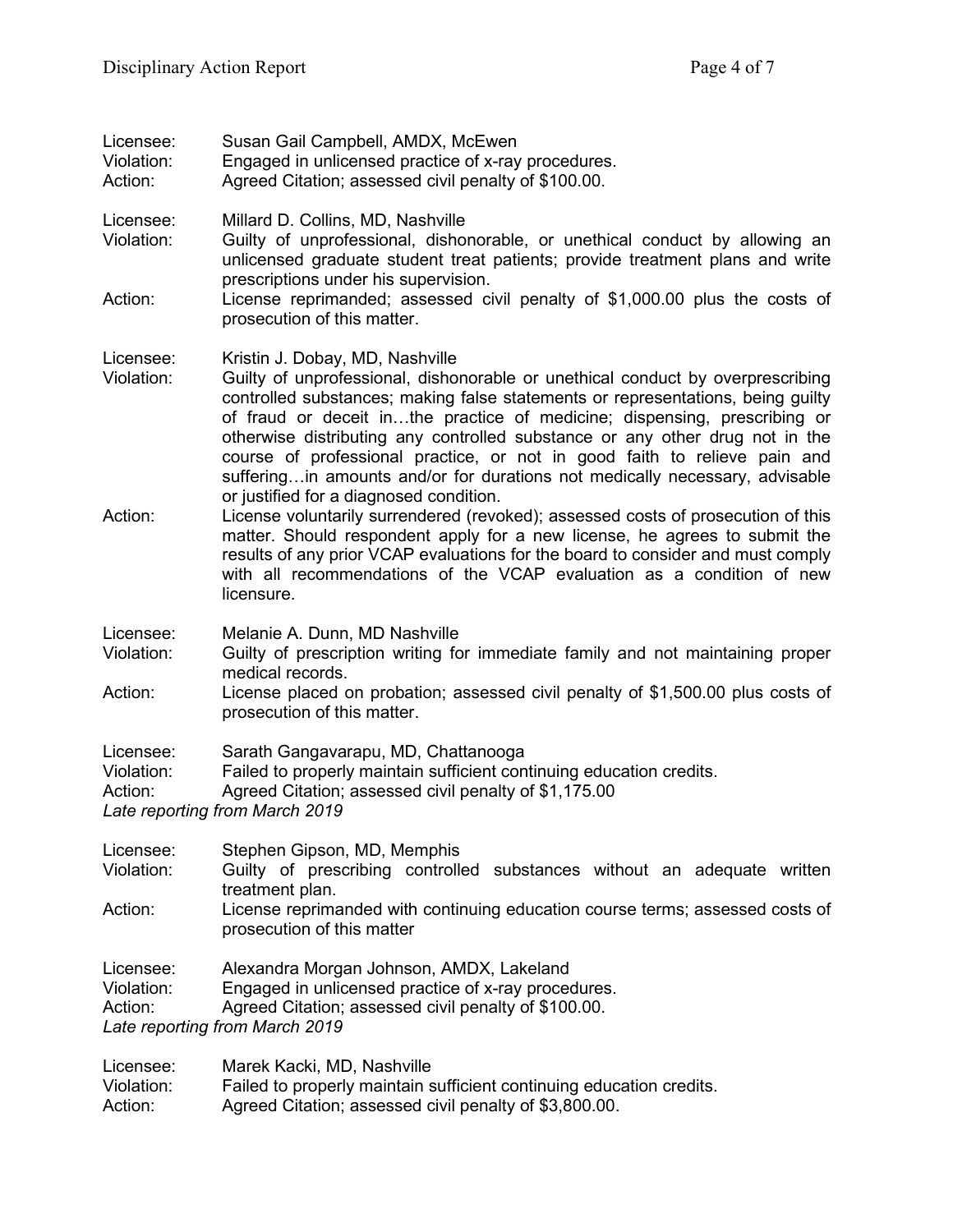| Licensee:                          | Molly Lynn Kapur, Chattanooga                                                                                                                                                                    |
|------------------------------------|--------------------------------------------------------------------------------------------------------------------------------------------------------------------------------------------------|
| Violation:                         | Engaged in unlicensed practice of x-ray procedures.                                                                                                                                              |
| Action:                            | Agreed Citation; assessed civil penalty of \$300.00.                                                                                                                                             |
| Licensee:<br>Violation:<br>Action: | Kyongchol Kim, MD, Chattanooga<br>Failed to properly maintain sufficient continuing education credits.<br>Agreed Citation; assessed civil penalty of \$600.00.<br>Late reporting from March 2019 |
| Licensee:                          | David L. McIntosh, AMDX, Bristol                                                                                                                                                                 |
| Violation:                         | Failed to properly maintain sufficient continuing education credits.                                                                                                                             |
| Action:                            | Agreed Citation; assessed civil penalty of \$40.00.                                                                                                                                              |
| Licensee:<br>Violation:<br>Action: | Jaylen Nicole Saylor, AMDX, Knoxville<br>Engaged in unlicensed practice of x-ray procedures.<br>Agreed Citation; assessed civil penalty of \$200.00.<br>Late reporting from March 2019           |

# **BOARD OF MEDICAL EXAMINERS' ADVISORY COMMITTEE FOR ACUPUNCTURE**

| Licensee:  | David Tharp, LAc, Sewanee                                            |
|------------|----------------------------------------------------------------------|
| Violation: | Failed to properly maintain sufficient continuing education credits. |
| Action:    | Agreed Citation; assessed civil penalty of \$600.00.                 |

# **BOARD OF MEDICAL EXAMINERS' POLYSOMNOGRAPHY COMMITTEE**

Licensee: Megan Danielle Carder, PPT, Knoxville Violation: Engaged in unlicensed practice of polysomnography<br>Action: Agreed Citation: assessed civil penalty of \$400.00 Agreed Citation; assessed civil penalty of \$400.00 *Late reporting from March 2019*

Licensee: Heather Silvers, PPT, Oakridge Violation: Engaged in unlicensed practice of polysomnography Action: Agreed Citation; assessed civil penalty of \$300.00 *Late reporting from March 2019*

Licensee: Christopher Lee Staley, PPT, Ethridge Engaged in unlicensed practice of polysomnography Action: Agreed Citation; assessed civil penalty of \$600.00

# **BOARD OF EXAMINERS IN PSYCHOLOGY**

- Licensee: William Stanley, SPE, Johnson City
- Guilty of unprofessional, dishonorable, or unethical conduct by exploitation of patients, failure to maintain treatment notes
- Action: License reprimanded; assessed civil penalty of \$900.00 plus the costs of prosecution this matter.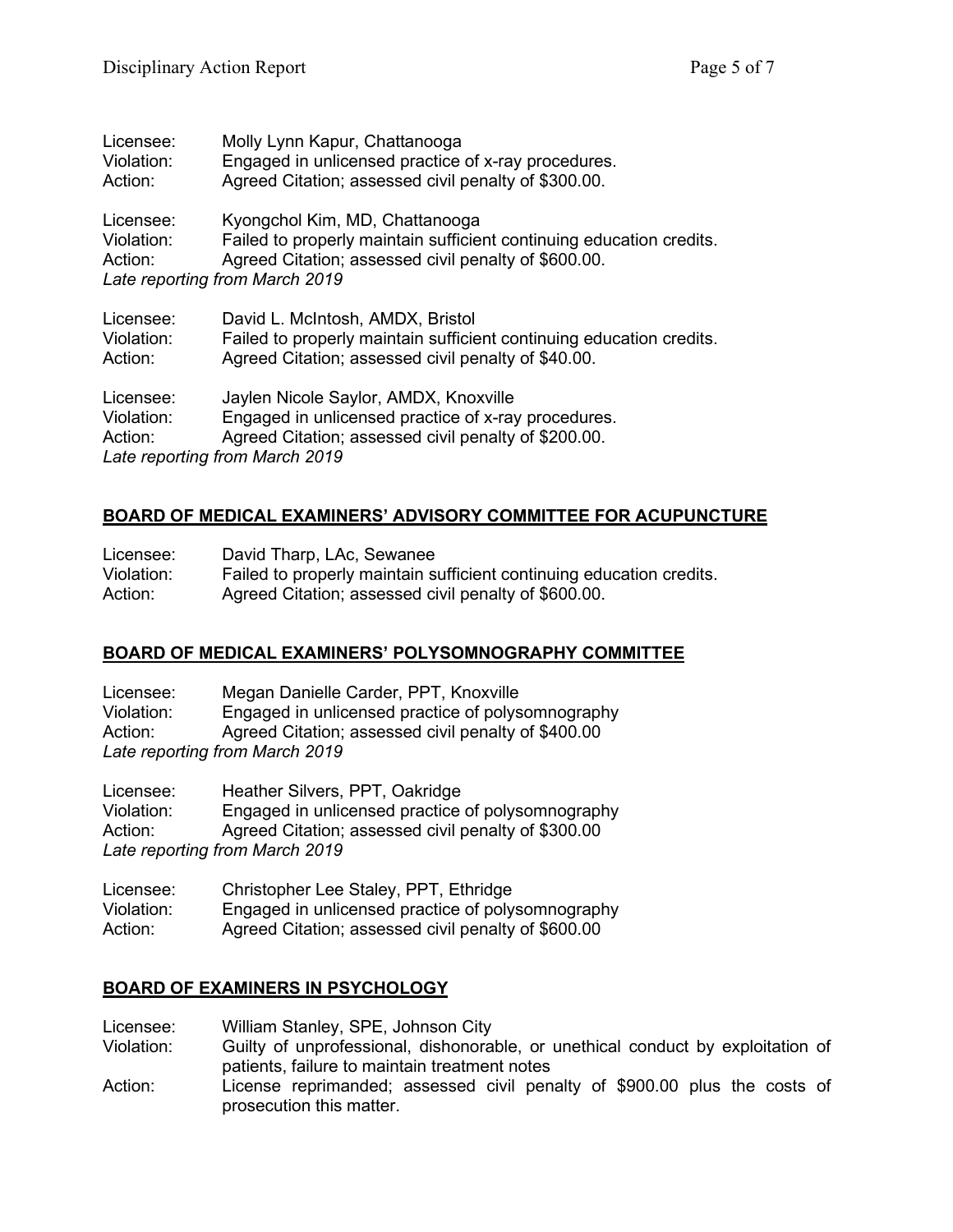# **BOARD OF VETERINARY MEDICAL EXAMINERS**

| Licensee:                                                                                                                                                                                                                       | Jennifer James, DVM, Knoxville                                                                                  |
|---------------------------------------------------------------------------------------------------------------------------------------------------------------------------------------------------------------------------------|-----------------------------------------------------------------------------------------------------------------|
| Violation:                                                                                                                                                                                                                      | Failed to timely renew license and practiced veterinary medicine on a lapsed                                    |
|                                                                                                                                                                                                                                 | license.                                                                                                        |
| Action:                                                                                                                                                                                                                         | Agreed Citation; assessed civil penalty of \$1,100.00                                                           |
|                                                                                                                                                                                                                                 | Late reporting from August, 2019                                                                                |
| Licensee:                                                                                                                                                                                                                       | Howard L. McHugh, DVM, Trenton                                                                                  |
| Violation:                                                                                                                                                                                                                      | Failed to timely renew license and practiced veterinary medicine on a lapsed<br>license.                        |
| Action:                                                                                                                                                                                                                         | Agreed Citation; assessed civil penalty of \$500.00                                                             |
|                                                                                                                                                                                                                                 | Late reporting from August, 2019                                                                                |
| Licensee:                                                                                                                                                                                                                       | Kristal Stanfield, LVMT,                                                                                        |
| $\bf{V}$ $\bf{E}$ = 1 = 4.2 = 4.4 = 4.4 = 4.4 = 4.4 = 4.4 = 4.4 = 4.4 = 4.4 = 4.4 = 4.4 = 4.4 = 4.4 = 4.4 = 4.4 = 4.4 = 4.4 = 4.4 = 4.4 = 4.4 = 4.4 = 4.4 = 4.4 = 4.4 = 4.4 = 4.4 = 4.4 = 4.4 = 4.4 = 4.4 = 4.4 = 4.4 = 4.4 = 4 | Follo de 1 150 1855 e la casa esta Romano de Marcello de Salo de Calendar esta el distante de la contra de la m |

Violation: Failed to timely renew license and practiced veterinary medicine on a lapsed license. Action: Agreed Citation; assessed civil penalty of \$200.00 *Late reporting from August, 2019*

### **PAIN MANAGEMENT CLINICS**

Licensee: Premier Health Group, PLLC, Seymour

- Violation: Upon inspection of the facility and patient records, there were deficiencies including but not limited to documents lacking discussion of alternative treatment options beyond controlled substances; little documentation to suggest that pertinent specialists were consulted and charts lacked prior provider records.
- Action: Conditional License granted and reprimanded; subject to a mandatory and unannounced re-inspection within one year to confirm compliance; assessed with the re-inspection fee of \$1,000.00.

# **ABUSE REGISTRY**

| Name:       | Kevin Lee Bridges      |
|-------------|------------------------|
| Abuse:      | Sexual                 |
| Profession: | Not Provided           |
| Name:       | <b>Betty Davis</b>     |
| Abuse:      | Exploitation           |
| Profession: | Caregiver              |
| Name:       | <b>Brenda Hensley</b>  |
| Abuse:      | Theft/Misappropriation |
| Profession: | Not Provided           |